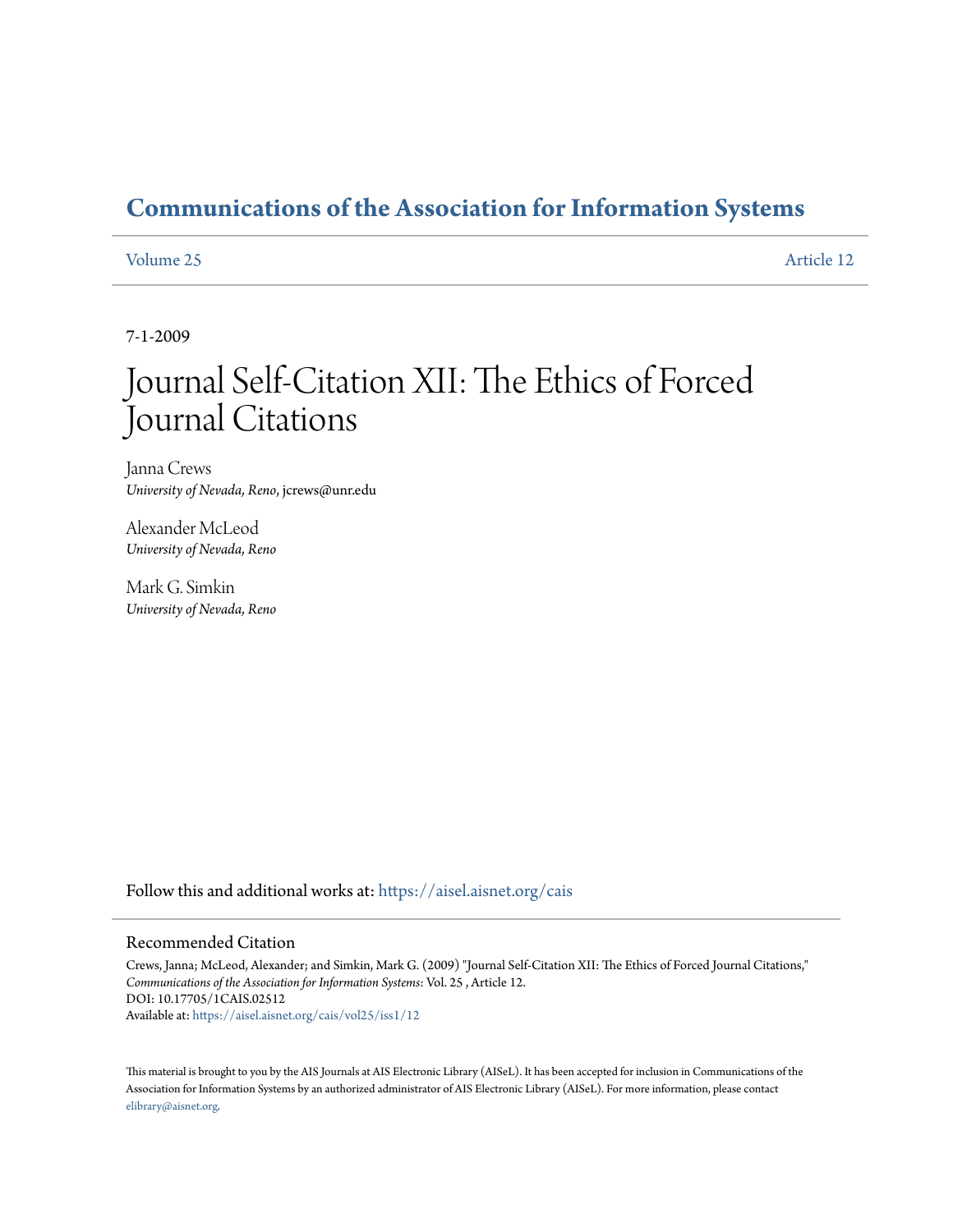# Communications of the Association<br>for Information Systems

# **Journal Self-Citation XII: The Ethics of Forced Journal Citations**

Janna M. Crews

*Department of Accounting and Information Systems, University of Nevada, Reno jcrews@unr.edu*

Alexander McLeod *Department of Accounting and Information Systems, University of Nevada, Reno*

Mark G. Simkin *Department of Accounting and Information Systems, University of Nevada, Reno*

# Abstract:

A recent and controversial issue in the academic publishing process is "forced journal self-citations"—i.e., the requirement that the author(s) include a minimum number of references to a journal as a condition of publication. This paper uses stakeholder theory to model the positions of both authors and journal representatives. We also used two empirical surveys to answer the questions (1) how ethical are such requests, and (2) how common are they? Our initial, stakeholder analysis suggests that neither an author nor the IS profession at large is likely to consider such requests ethical. Our empirical surveys suggest that, although about one-third of the respondents had encountered such requests, most agreed that such requests are unethical.

**Keywords:** academic publishing, journal review process, forced citations, citation analysis, ethics, codes of conduct

Volume 25, Article 12, pp. 97-110, July 2009

The paper was received 4/20/2009 and was with the authors 24 days for two revisions.

Volume 25 **Article 12** Article 12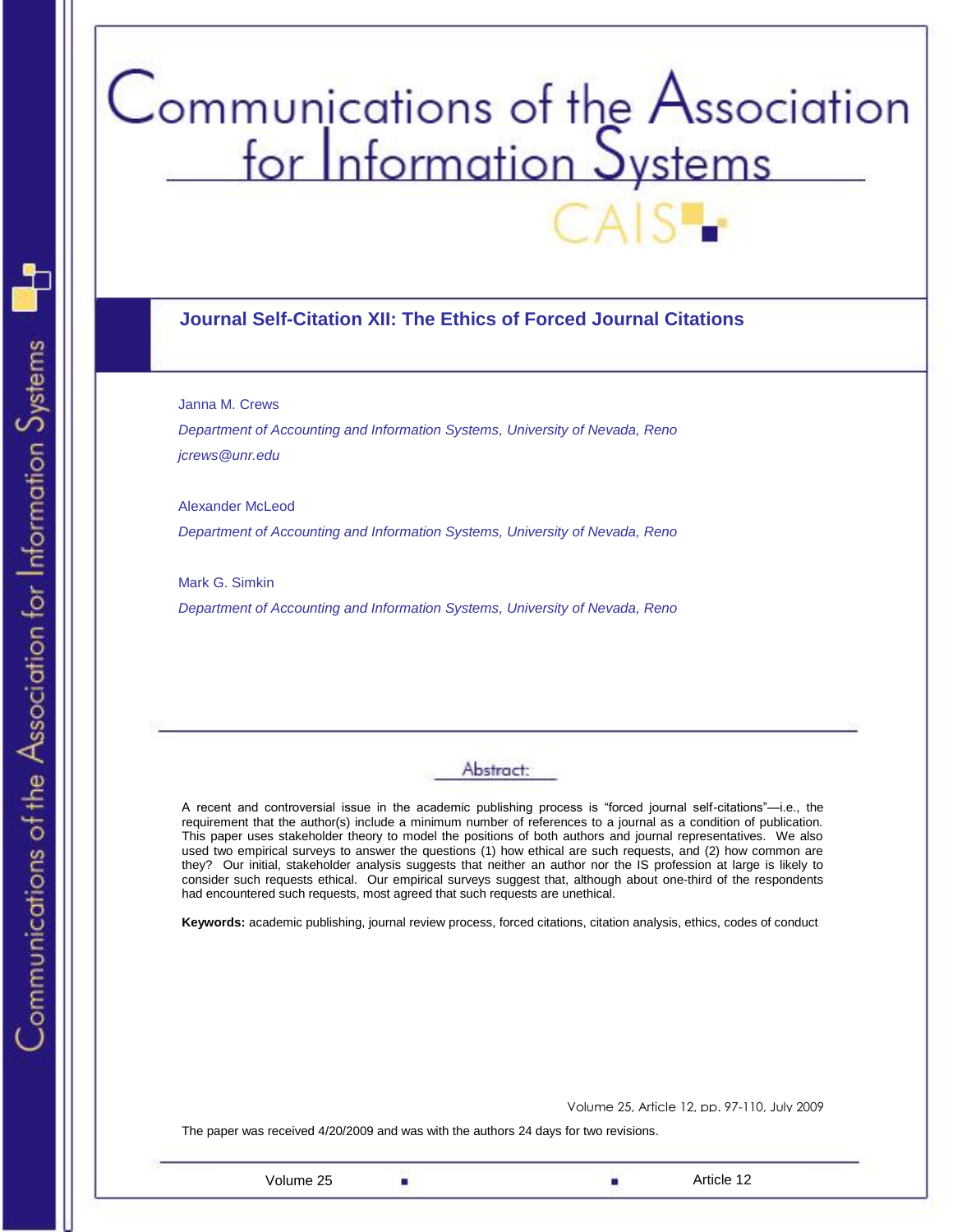# **Journal Self-Citation XII: The Ethics of Forced Journal Citations**

# **I. INTRODUCTION**

Ethical issues have long been associated with published works. Early, "journalistic matters" include the importance of distinguishing fact from opinion in articles claiming to be objective narratives, the need to report all relevant facts rather than only those favorable to one side of a controversial matter, and the protection of confidential sources of important information [Harrower 2007]. In an earlier time, most newspapers and magazines published articles written by employees or contractors on a fee for service basis. The link between the publisher and the author(s) was therefore direct and the relationship between the writer and the distributor was clear.

Journals that publish the scholarly works of university writers or other experts add a layer of complexity to the publication mix. In such instances, for example, the author typically speaks with an independent voice, has no employment relationship with the publisher, and usually receives no compensation for his or her work. In some cases, in fact, just the opposite is the case: the writer (or his/her institution) pays the publisher a flat or per page fee instead of the other way around. 1

The unique relationship between the writer and his or her academic journal representative(s) sometimes also raises new and often important ethical issues.<sup>2</sup> Examples include: the need to establish the authenticity, validity, and originality of any given work submitted for publication; questions regarding the inclusion or exclusion of the names of potential contributors to a given work (especially if they did not help in the writing of the piece); the reasonableness in the choice of "blind" reviewers who might actually know the author; and, of course, the importance of assessing the merits of the work itself [Clarke 2007].

Our goal is not to examine all of these matters in detail. Instead, we focus our attention on a relatively new activity the requirement by some journal representatives that authors include in their own works a minimum number of citations to other articles in the same journal as a condition of publication. Is such a forced citation ethical? This question was recently the topic of a lively and ongoing debate within the AIS professional community initiated by a posting by Paul Gray on AISWorld [Gray 2009]. The main portion of his original statement read:

―I received the following e-mail from a Springer journal on whose editorial board I serve: ‗The EICs are requesting that henceforth all articles that are accepted for publication to <journal x> should cite at least five <journal x> articles. This is common practice for all top journals.' I would appreciate input from my colleagues about this message."

What prior work has already been done in this area and what does it say about this matter? How ethical is this and also how common is it? The next section of this paper addresses this first question, while Section III reports the results of two surveys performed to answer the ethics question empirically.

# **II. ETHICS AND STAKEHOLDER THEORY**

Ethical issues are often best addressed using a formal framework. Although several structures are available for this task, the authors used the "stakeholder framework" outlined in Brooks [2004] for their analysis. This framework required us to identify the major stakeholders involved in this issue, and to examine the impact of forced citations on each of them. In our opinion, the three major stakeholders are:

- (1) The authors of the articles who are required to add citations to their works,
- (2) The journal representatives requesting such efforts, and
- (3) The professional discipline within which such activities take place.

**Journal Self-Citation XII: The Ethics of Forced Journal Citations** We examine this controversy for each stakeholder in this section.

l 1 This payment is usually referred to as a 'page charge.'

 $2$  We use the term 'journal representative' as a shorthand for editor, reviewer, or publisher.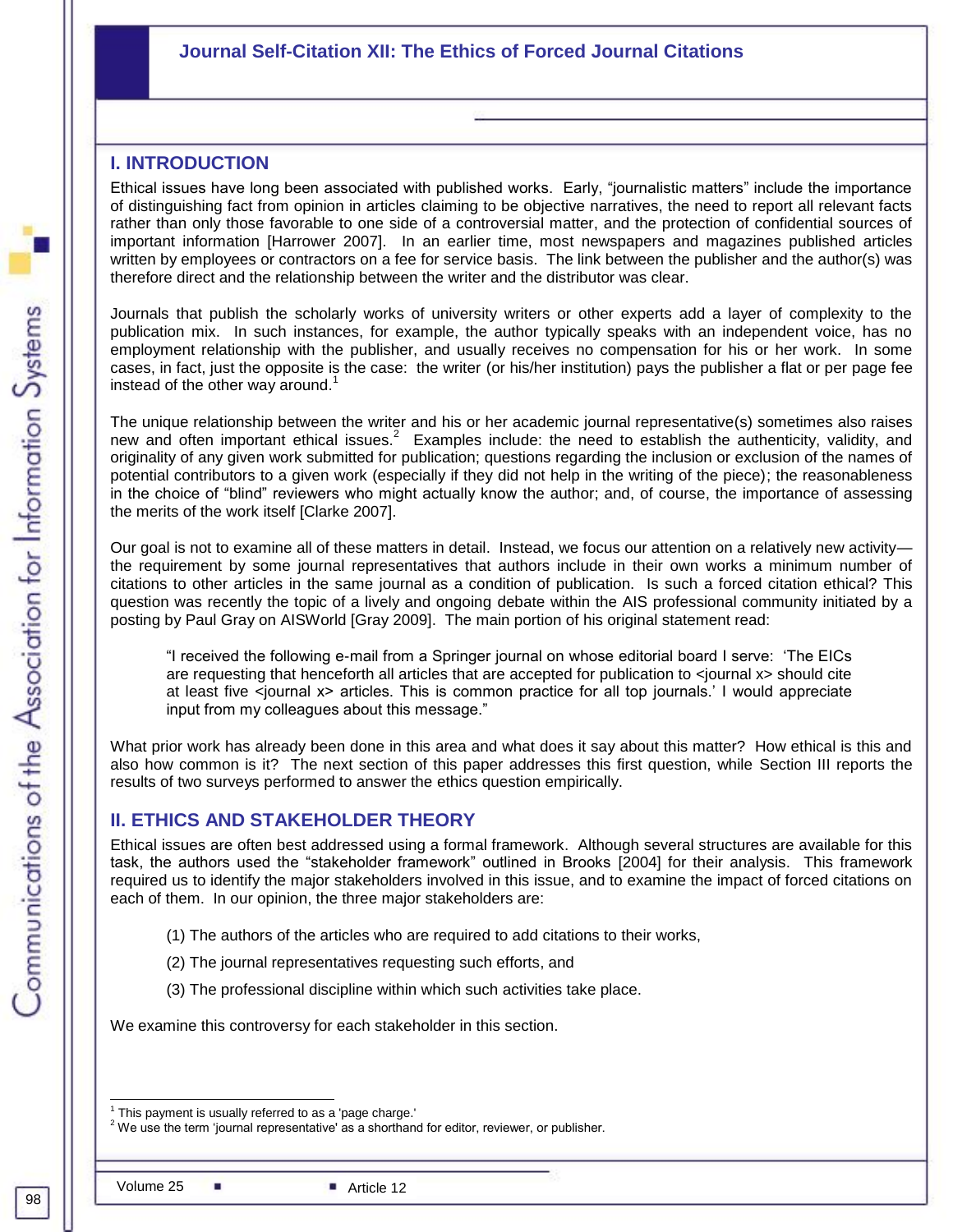### **Authors**

Although the initial request for additional citations is typically made by a journal editor, the ultimate decision whether or not to comply rests with the writer. As independent agents, authors are free to reject any mandated citation requirement and resubmit their articles elsewhere (a point noted in a response to Paul Gray's survey). At face value, therefore, a request to make particular revisions to an article would seem innocuous and of little ethical consequence.

In our opinion, this argument ignores the fact that many researching faculty are under pressure to publish as a condition of employment at their institutions and that "publishing" is a requirement for tenure. Hence, the very familiar adage, "publish or perish." As a result, untenured authors may be more vulnerable to undue influence of such requests because of the importance of the timely publication of their work on their careers and tenure cases at their respective universities. In such circumstances, faculty members/authors may not feel that they can afford to refuse a request to cite additional papers from a reviewing journal—i.e., due to outside career pressures they do not posses real "freedom of choice" in the editor-author relationship [Kock and Davison 2003]. Thus, even though authors have the right to accept or reject conditions imposed by an editor or other journal representative, they may not feel they have the option to do so. In this situation, the author may be much more likely to accept (or bend to) conditions imposed by the editor and/or reviewers. This potential for coercion, whether intentional or not, is unethical in our view.

Independent of whether or not an author has tenure, the further along in the review process a request for additional citations occurs, the more it costs the author in lost time to reject and opt instead for a new submission. For example, if a paper is returned almost immediately after submission with such a request, it is relatively "inexpensive" (although not entirely without cost) in lost time to resubmit a paper to a different journal. However, this same decision becomes more expensive to make in terms of time and effort at the later, "conditional acceptance" stage in the review process. It is easy to guess that editors who understand the benefit/cost relationship may exploit this opportunity, waiting until the last minute to make requests for "forced citations."

# **Journal Representatives**

Journal representatives include paper reviewers, editors, and the publishers themselves. While all such parties may not necessarily agree on any particular issue, we assume that they all adhere to the stated policies of a particular journal. We therefore treat them collectively as a second stakeholder.

For several legitimate reasons journal representatives may want authors to include additional citations to a given research paper. Examples are:

- (1) Identifying work relevant to the current research,
- (2) Recognizing the contribution of previous papers to the current submission,
- (3) Indicating how the current work builds on previous knowledge,
- (4) Illustrating how the submitted paper fits into a given stream of knowledge, and
- (5) Signaling that the current article is also likely to be of interest to the readers of the submission journal [Diamond 1986; Kock and Davison 2003; Clarke 2006].

These justifications seem both reasonable and ethical. In these instances, there is reason to believe that the added citations would serve an important support function in research efforts. We note, however, that these justifications assume content-based initiatives—i.e., we assume that the request for additional citations stems from the content of the article itself, and that the citations are germane to the subject matter of the paper and are thus *knowledge centric*.

Other, less legitimate reasons why journal representatives might want authors to include additional citations include:

- (1) Citing the work of someone with whom the journal representative has a personal relationship, and
- (2) Increasing the number of citations to other works published in the journal.

Under these circumstances, we believe that mandated citation requirements are unethical. In the first case, an editor requires an author to cite works that are not directly relevant to the author's research paper, but are in the editor's personal interest, directly or indirectly [Davison et al. 2004]. In the second case, a request appears to stem mostly from an editor's or publisher's interest in improving the impact factor of his or her journal. In both of these

Volume 25 **Article 12**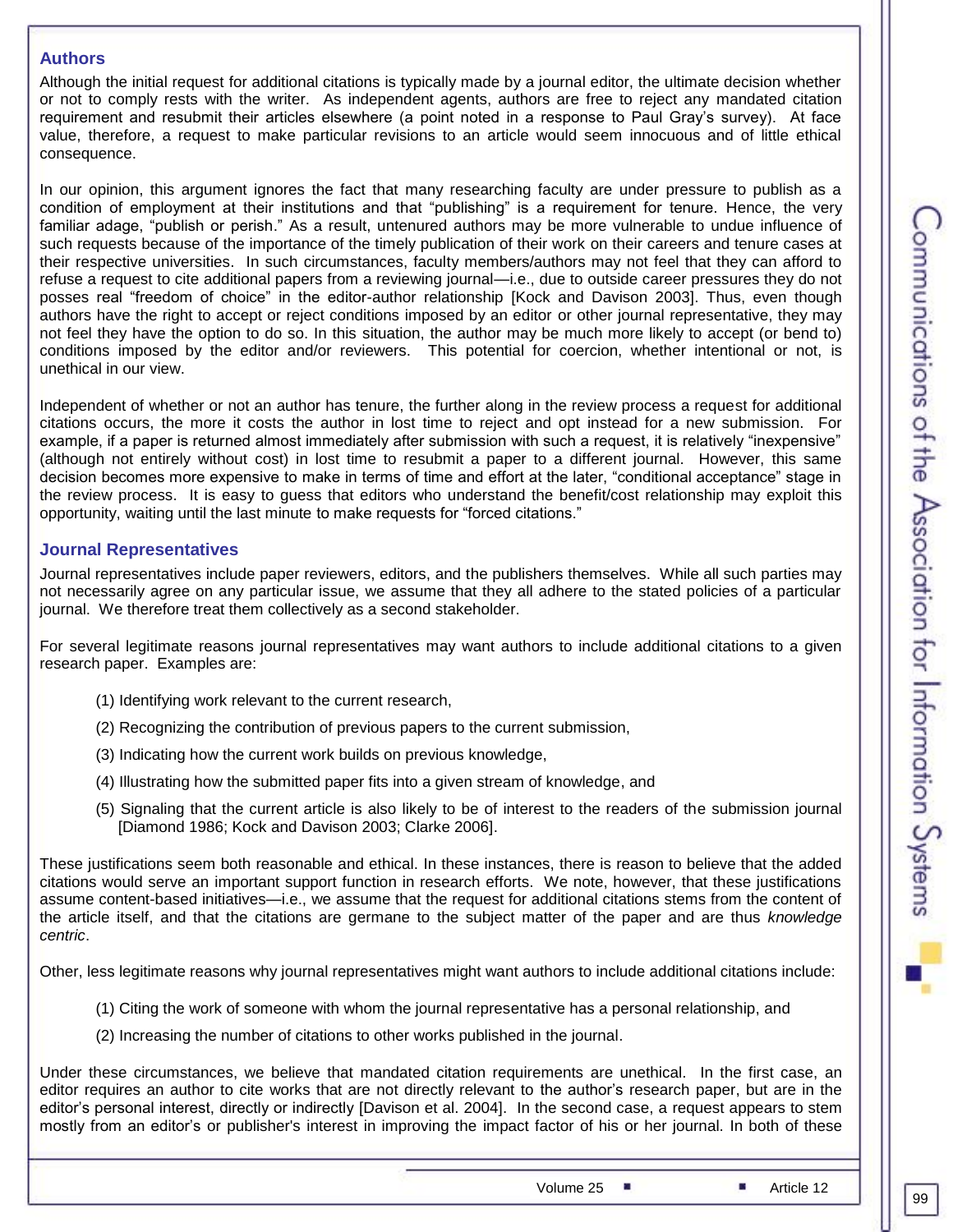cases, the journal representative would be using his/her position to the personal advantage of him/herself or the journal represented; thus the request is *journal centric.*

Furthermore, based on the Association of Information Systems (AIS) Code of Conduct,<sup>3</sup> there is no ethical rationale for requiring a *specific number of journal self-citations*. This seems especially true when a journal's official Web site contains no such policy. At best, an editor requiring additional journal self-citations could lead authors to find interesting works that inform their own work, even though they were not originally contributing works. At worst, adding citations to largely irrelevant works could be considered a form of fabricating or falsifying data, research procedures, and/or data analysis—activities defined as unethical behavior by category one of the code [Davison et al., 2004]. In such instances, an editor mandating a set number of additional journal self-citations potentially coerces an author into unethical behavior.

Diamond [1986] suggests that estimating the value of a citation to an individual author is difficult, depends on many variables, and is subject to many interpretations. He claims that the marginal value of an initial citation can be as much as \$1,300 (in 1986 dollars) to a first author. Furthermore, he states, "...citations are indeed a positive and significant determinant of earnings……even when other measures of quality, such as number of articles published and IQ, are controlled" [Diamond 1986, p. 362]. In non monetary terms, a citation may also provide prestige and recognition to researchers for research endeavors, serve as a proxy for the quality/impact of the research and the researcher, and influence tenure decisions [Seglen 1997; Kostoff 1998]. Forced citations, therefore, can have both monetary and non monetary rewards to authors.

Finally, we note that citations may directly provide value to the publishing journal and its editor. Possible perceived benefits include:

- (1) A higher "impact score" for a journal, thereby indicating a higher-quality publication,
- (2) Greater prestige to the editor due to the higher perceived quality of his/her journal, and
- (3) Perhaps, higher reward to the editor due to this increased prestige.

However, it is difficult for the authors to understand how a request for a set number of additional, self-citations is not a conflict of interest for the editor. In such instances, we conclude that such actions ethically violate the AIS code by using editorial powers inappropriately.<sup>4</sup>

# **The Profession**

Perhaps the most important stakeholder in the issue of mandated citations is the IS profession, which we interpret to include journal readers and both the professional and academic members of the IS community at large. The ethics of any given act or behavior is often defined by the professional societies active in the discipline.

Such professional societies as the Association of Computer Machinery (ACM) have spent years developing codes of conduct for its members. They are therefore particularly concerned with the ethical behavior of its members, as well as individuals in the discipline at large. A formalized, professional code of ethics can guide and govern the members of the profession by developing common professional practices, defining ethical behaviors, identifying and discouraging unethical behaviors, and establishing methods to resolve or adjudicate disagreements and claims of unethical behaviors [Frankel 1989; Borkowski and Welsh 1998]. Consequently, AIS developed a code of conduct to guide its members [Davison et al., 2004].

Finally, the IS profession should be interested in forced citations because they affect subsequent citation analyses a methodology used to determine journal rankings or the relevance of individual research [Clark and Warren 2006]. Forced citations affect any subsequent citation analyses, and therefore can result in false measures of the influence or impact of a journal or any individual research article [Kostoff 1998, Straub and Anderson 2009].

 3 In December 2003, AIS Research Conduct Committee developed (and AIS Council approved) the association's first professional code of conduct. The AIS Code of Research Conduct (the Code) codifies a set of ethical principles/guidelines designed to guide its members regarding ―ethically desirable behavior‖ in scholarly activities and pursuits [Davison et al. 2004; Avison 2008; Avison 2009]. The Code is divided into two categories: Category One codes are mandatory ("must always be adhered to"), while Category Two codes are "recommended ethical behavior" [Davison et al., 2004].

Category two, part five of the Code states: "Do not abuse the authority and responsibility you have been given as an editor, reviewer or supervisor, and take care to ensure that no personal relationship will result in a situation that might interfere with your objective judgment" [Davison et al. 2004].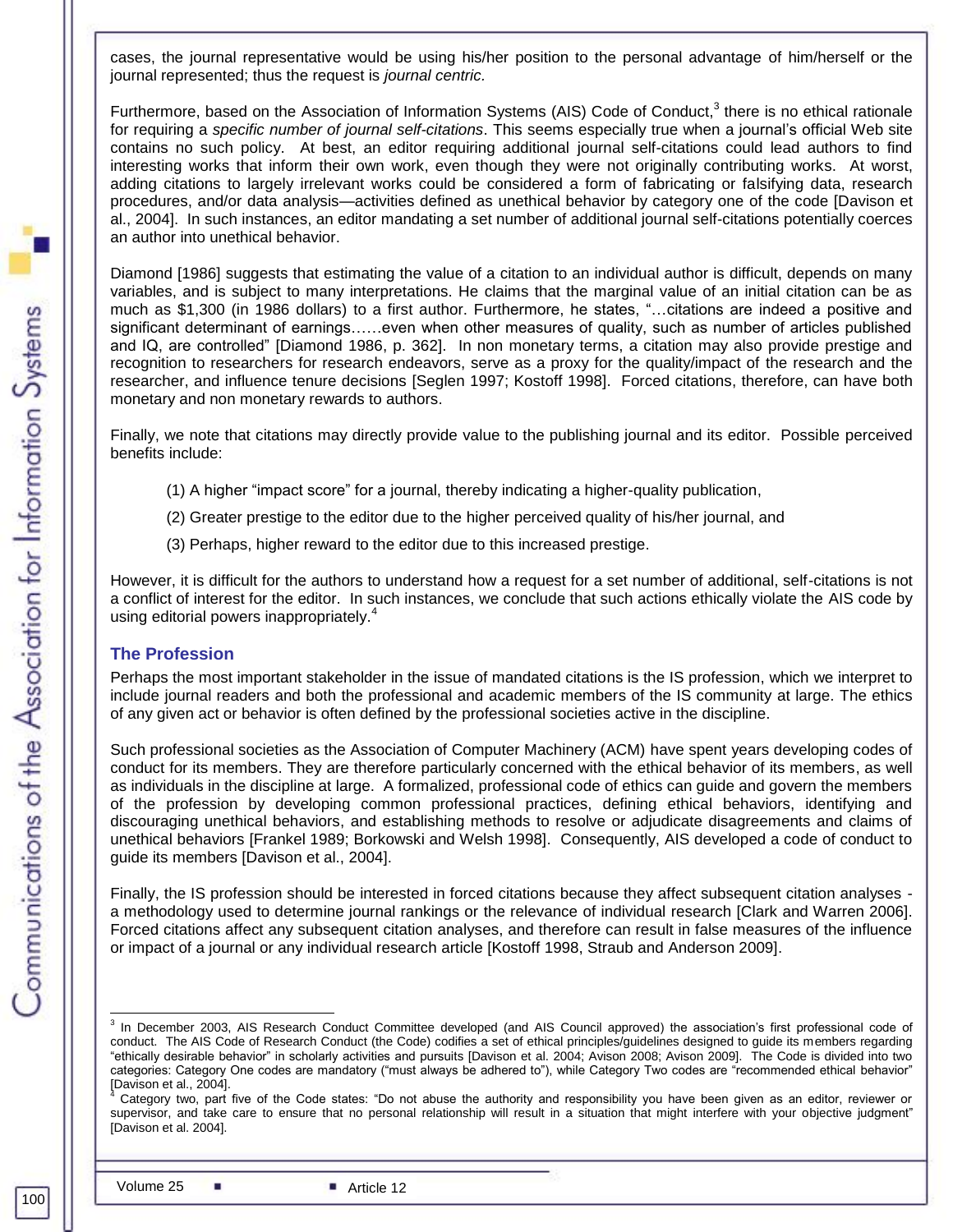# **III. EMPIRICAL EVIDENCE**

To the extent that ethical behavior is sometimes also determined by a consensus of society members, the ethics of any act or concept can be informed empirically. As noted in Section I, we were interested in answering two questions:

- (1) How ethical is it to force citations in research articles?
- (2) How common is it?

Accordingly, we relied on the responses to two independent surveys, both of which were conducted in the early part of 2009, to help us answer these questions:

- (1) The informal poll conducted by Paul Gray on the AISWorld Listserve, and
- (2) A more formal, but also voluntary, survey that we conducted online.

# **Paul Gray's Inquiry**

Gray received a total of 126 responses to his inquiry, which asked three basic questions: (1) Is this a common practice?, (2) Is it appropriate to reference the publishing journal over and over, whether it is necessary to the paper or not?, and (3) Is it ethical? Table 1 summarizes the results of this inquiry.

Table 1 suggests that the majority of the respondents to Gray's inquiry (1) did not feel that "mandated citations" were a common practice, (2) did not feel that this was appropriate behavior, and (3) did not feel the practice was ethical.

The responses in Table 1 echo a recent statement by Davison [2009], who noted "...as we have seen on ISWORLD, it appears that some journals require authors to cite papers from the same journal as a condition of publication, irrespective of the relevance of the papers-to-be-cited to the accepted paper. This too is an instance of unethical behavior–on the part of the editor or publisher–and certainly not one that we would condone."

| Table 1. Summary of Responses to Paul Gray's Inquiry |            |            |               |                |         |                            |                   |       |
|------------------------------------------------------|------------|------------|---------------|----------------|---------|----------------------------|-------------------|-------|
|                                                      | Yes        | No         | Maybe         | Don't<br>Know  | Low     | Questionable/<br>Debatable | Did not<br>answer | Total |
| Q1: Common?                                          | 24.6%(31)  | 51.6%(65)  | $1.6\%(2)$    | $8.7\%$ $(11)$ | 4.8%(6) |                            | $8.7\%$ $(11)$    | 126   |
| Q2: Appropriate?                                     | 4.8%(6)    | 79.4%(100) | $4.8\%(6)$    |                |         |                            | $11.1\% (14)$     | 126   |
| Q3: Ethical?                                         | $2.5\%(3)$ | 79.5%(97)  | $4.9\%$ $(6)$ |                |         | 3.3%(4)                    | $9.8\%(12)$       | 126   |

Reprinted from Gray [2009]

# **A New Survey**

The responses in Table 1 come from an informal and voluntary survey containing only three questions. For example, most of the respondents were members of the AISWorld Listserve, and the survey itself did not ascertain:

- (1) Whether the respondent was an author or an editor,
- (2) Where in the review process a request for additional citations occurred, or
- (3) Similar matters that might be relevant to understanding the process in general.

For these reasons, we developed a new survey, which we first pilot tested in our College of Business. Seventeen faculty members assisted us in establishing the content validity of our questions and we included their suggestions for improvements in the new, online survey shown in Appendix A. A posting on the AISWorld Listserve requested anonymous responses to the survey and by the submission deadline for this paper. We received a total of 76 usable responses. Respondents were able to skip items, and some items were branching (i.e., dependent on responses to previous items), resulting in varying response rates on items. Unlike some of the participants in Professor Gray's survey, all respondents answered anonymously. Table 2 identifies the respondents' disciplines. Most participants were from the target field of information systems.

Volume  $25$  **Article 12** Article 12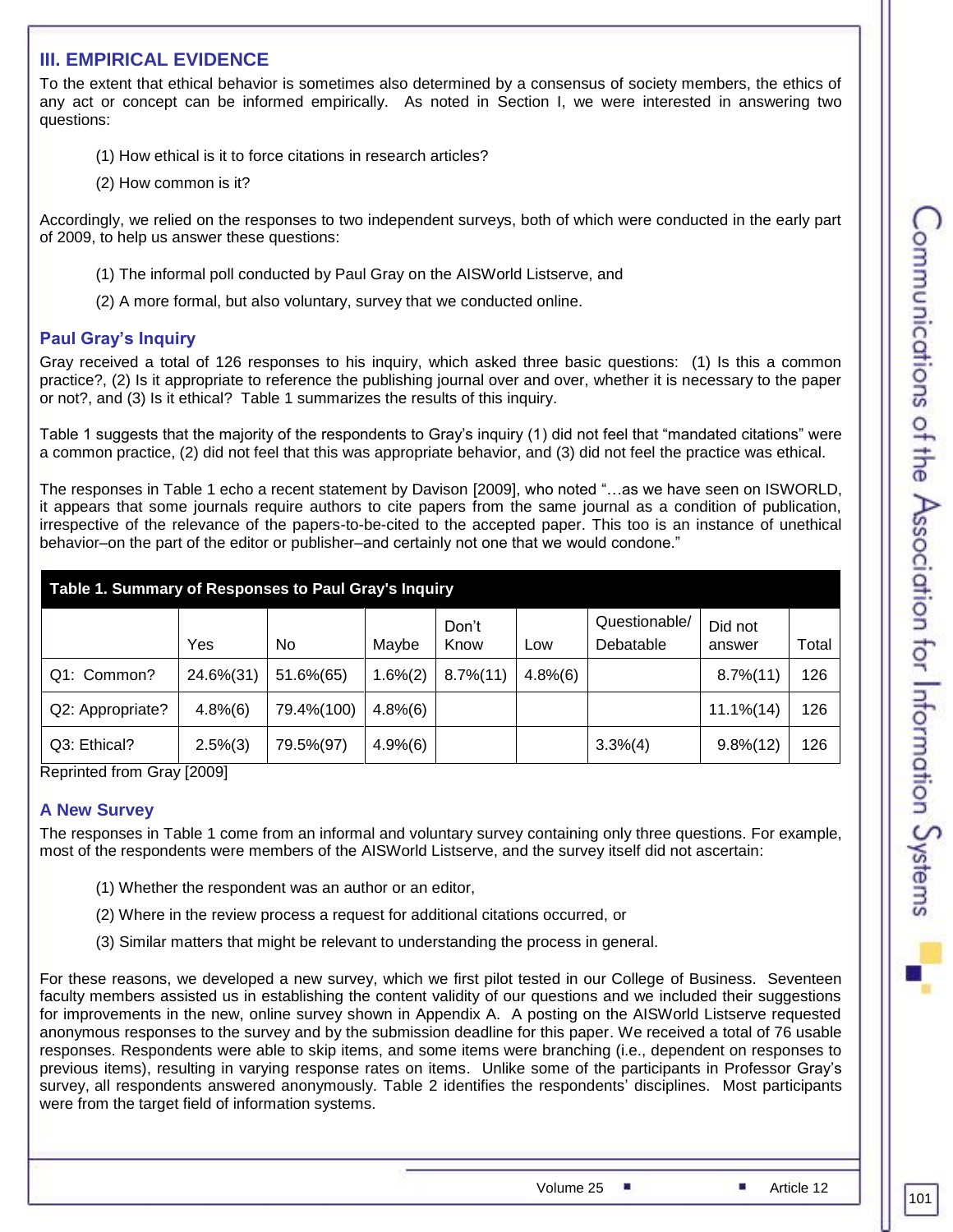| <b>Table 2. Respondent Discipline</b> |                |
|---------------------------------------|----------------|
| <b>Computer Science</b>               | $5.5\%$ (3)    |
| Decision Sciences                     | $1.8\%$ (1)    |
| <b>Information Systems</b>            | 72.7% (40)     |
| Management                            | $3.6\%$<br>(2) |
| <b>Managerial Sciences</b>            | $3.6\%$<br>(2) |
| Marketing                             | $1.8\%$ (1)    |
| Operations Management                 | 1.8%<br>(1)    |
| Supply Chain Management               | 1.8%<br>(1)    |
| Other                                 | 7.3%           |

We also asked our respondents to identify their academic rank (Table 3). The values in Table 3 suggest that the academic rank of our participants was fairly evenly divided among the four possible rank answers. Therefore, the answers to our survey questions provides overview of the issues from a broad rank perspective.

Finally, we asked our respondents to indicate their tenure classification. Table 4 shows the breakdown by tenure category. To our surprise, most of the respondents to our survey had tenure, with the remaining individuals somewhat evenly divided between those serving in tenure-track and non-tenure-track appointments.

| Table 3. Academic Rank |            |  |
|------------------------|------------|--|
| <b>Full Professor</b>  | 37.5% (24) |  |
| Associate Professor    | 25.0% (16) |  |
| Assistant Professor    | 18.8% (12) |  |
| Lecturer               | 18.8% (12) |  |

| Table 4. Tenure Type |            |  |  |
|----------------------|------------|--|--|
| Tenured              | 59.4% (38) |  |  |
| <b>Tenure Track</b>  | 18.8% (12) |  |  |
| Non Tenure Track     | 21.9% (14) |  |  |

# **The Author's Perspective**

To separate the responses to our survey into authors versus journal representatives, Question 5 asked each participant to indicate the perspective from which he or she was responding. About two thirds (67.6 percent; 46/67) answered from an author's viewpoint, while the remaining one third (32.4 percent; 21/67) answered from a journal representative's perspective.

We realize that some authors voluntarily add target journal citations to their papers simply to increase their chances of acceptance. Question 6 of our survey asked authors about their motive for adding such citations prior to submitting. About half of our respondents (52.2 percent; 24/46) reported that they had done so. To keep the number of questions in our survey manageable and the survey itself on target, we did not ask additional questions about the ethics of such practice.

Next, we asked authors if a journal representative had ever asked them to add a minimum number of citations from the submission journal in their papers. A large majority (71.1 percent; 32/45) said that they had never encountered this request. However, almost a third (28.9 percent; 13/45) of our respondents said the opposite—i.e., that they had been requested to add a minimum number of citations. This result is consistent with the results of Gray's survey and suggests that such requests are not isolated incidents.

To those reporting they had been requested to add citations, we asked which journal representative made the request. Table 5 shows that "journal editors" were the most common journal representative requesting authors to add citations.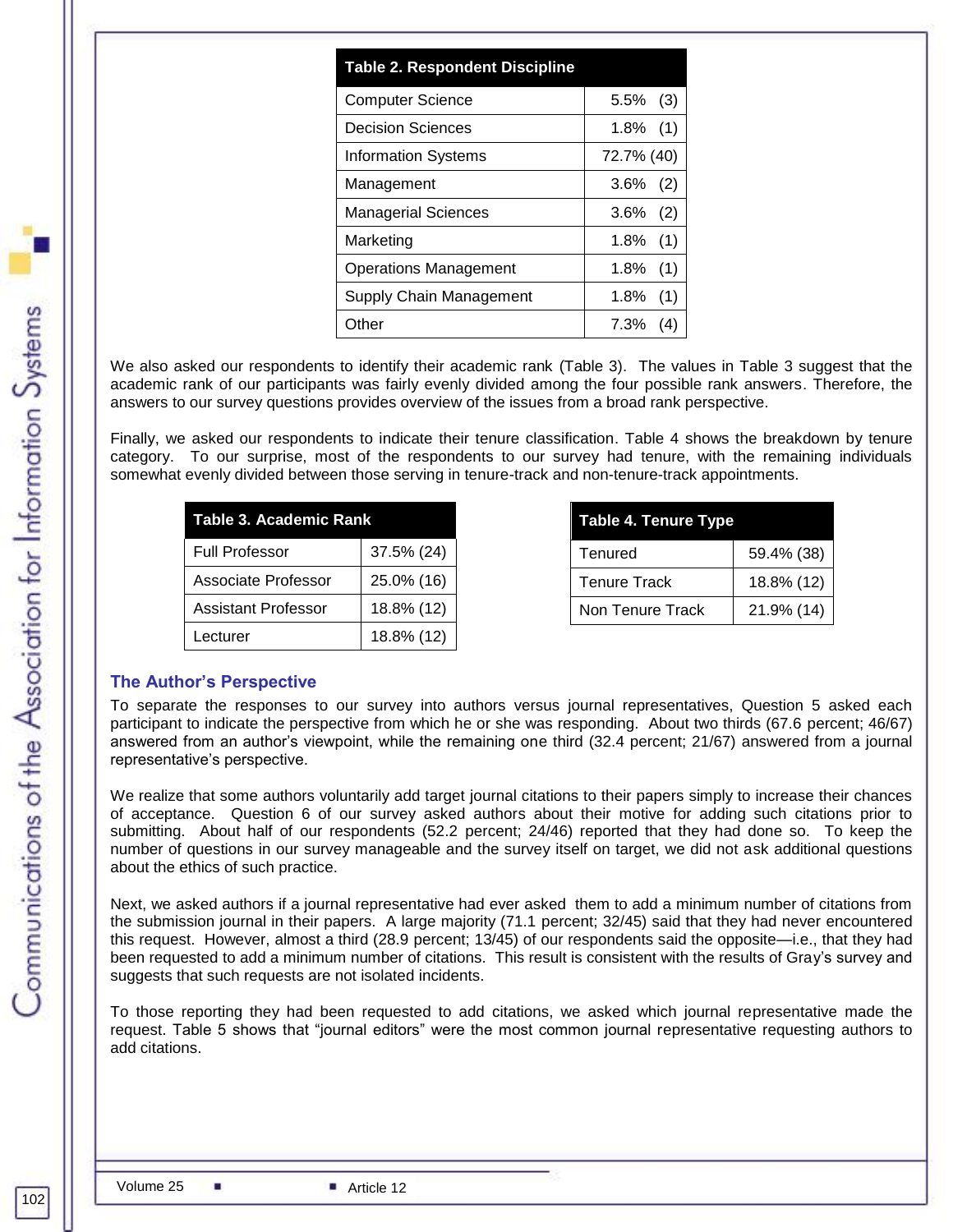| <b>Table 5. Type of Journal Representative</b><br><b>Requesting Forced Citations</b> |              |  |
|--------------------------------------------------------------------------------------|--------------|--|
| Editor                                                                               | $61.5\%$ (8) |  |
| Member of Editorial Board                                                            | $23.1\%$ (3) |  |
| Reviewer<br>$15.4\%$ (2)                                                             |              |  |

We then asked authors what was the maximum number of citations requested. More than half (7/12) of all responding authors reported that they received requests for five citations, and more than 80 percent (11/12) reported three or more. Table 6 shows the breakdown by number of citations requested.

The author's opinion concerning whether the request was reasonable was our next focus. We asked our respondents to use a Likert scale to answer this question. Table 7 shows the authors' responses, with more than half answering that the request was either completely or nearly "unreasonable."

| <b>Table 6. Maximum Number of</b><br><b>Citations Requested</b> |              |  |
|-----------------------------------------------------------------|--------------|--|
| One                                                             | 0.0%         |  |
| Two                                                             | $8.3\%$ (1)  |  |
| Three                                                           | 25.0% (3)    |  |
| Four                                                            | $8.3\%$ (1)  |  |
| Five                                                            | $50.0\%$ (6) |  |
| <b>Six</b>                                                      | $0.0\%$      |  |
| Seven                                                           | $8.3\%$ (1)  |  |

**Table 7. Reasonableness of Request for Citations**

| 1 - Unreasonable | 50.0% (6)   |
|------------------|-------------|
| 2                | $8.3\%$ (1) |
| 3                | 16.7% (2)   |
| 4                | $8.3\%$ (1) |
| 5                | $8.3\%$ (1) |
| 6                | $0.0\%$     |
| 7 - Reasonable   | $8.3\%$ (1) |

Given the investment of time in the review process, we wanted to know when editors or reviewers made a request for additional citations from authors. Table 8 shows that 83.4 percent (10/12) of these requests happened *after* review or *after* a conditional acceptance of the completed work—i.e., as noted earlier, at precisely the times when we believe authors are most likely to feel undue influence to comply with such requests.

| <b>Table 8. Stage of Submission</b><br><b>When Request was Received</b> |             |  |
|-------------------------------------------------------------------------|-------------|--|
| <b>Before Review</b>                                                    | $8.3\%$ (1) |  |
| During Review                                                           | $8.3\%$ (1) |  |
| <b>After Review</b>                                                     | 41.7% (5)   |  |
| <b>Conditional Acceptance</b>                                           | 41.7% (5)   |  |

Finally, we wanted to know what outcomes occurred when authors received requests to add citations. Table 9 shows the results of this question—i.e., three quarters (9/12) of the responding authors said they complied with the request. *None* of the authors resubmitted their papers to another journal.

| Table 9. What was the Outcome? (Reported by Authors)        |              |  |
|-------------------------------------------------------------|--------------|--|
| I complied and the journal published the paper              | 75.0% (9)    |  |
| I complied but the journal did not publish the paper        | $16.7\%$ (2) |  |
| I did not comply and the journal published the paper        | $8.3\%$ (1)  |  |
| I did not comply and moved the paper to a different journal | $0.0\%$      |  |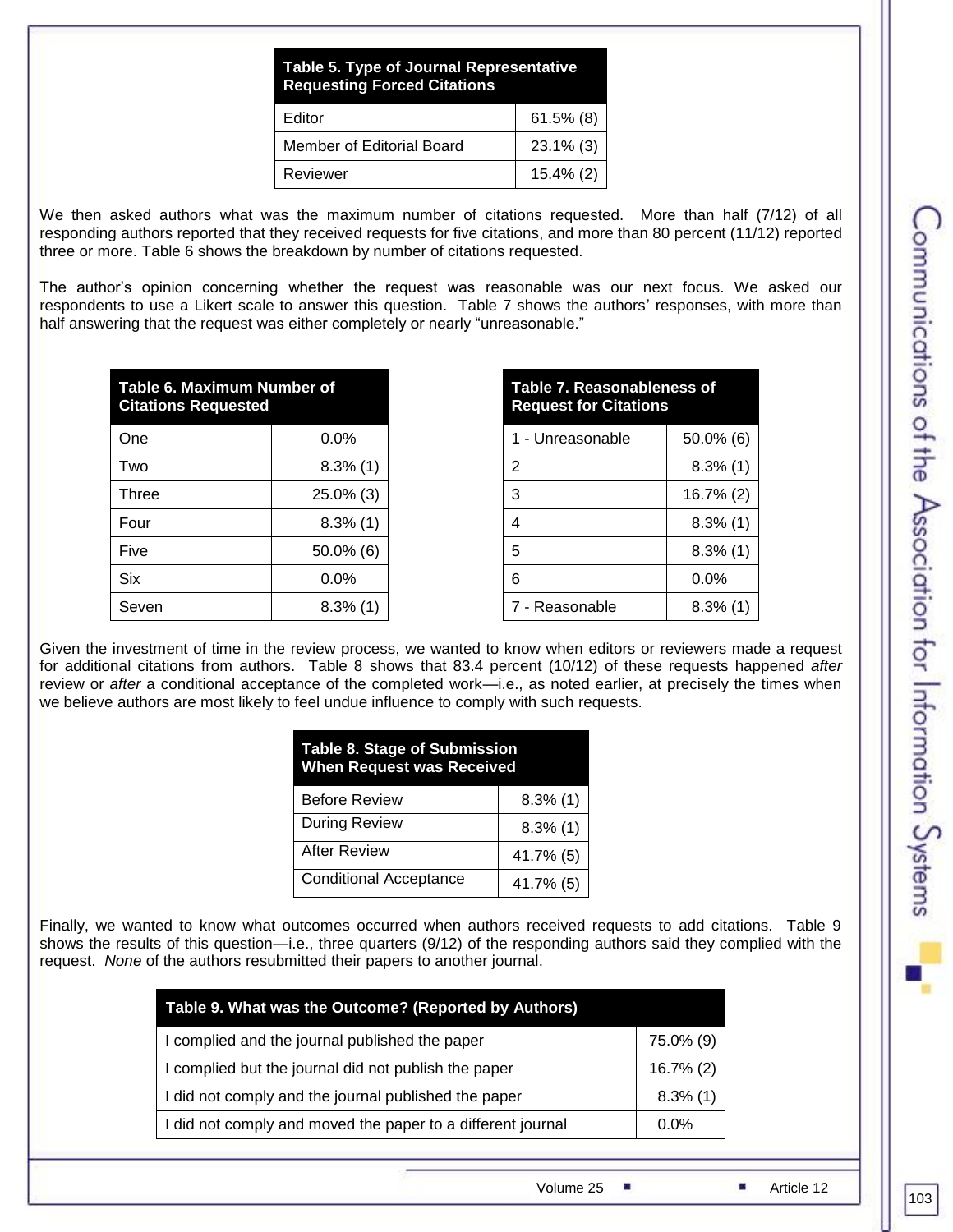# **The Journal Representative's Perspective**

A total of 21 respondents completed the survey by selecting the "Journal Representative's Role." Table 10 reports on the "highest" roles of these respondents as journal representatives.

We also asked the journal representatives if they had ever requested an author to include a certain minimum number of citations to their journal. A large majority, 90.5 percent (19/21), reported that they had not requested a minimum number of journal self-citations, while 9.5 percent (2/21) reported doing so at least once.

| Table 10. Journal Representative's Role |              |  |
|-----------------------------------------|--------------|--|
| Editor                                  | $40.9\%$ (9) |  |
| Member of Editorial Board               | $40.9\%$ (9) |  |
| Reviewer                                | $18.2\%$ (4) |  |

We then asked those who had requested a minimum number of citations to their journal a few additional questions about such requests. Because a very small number fit this category (two editors), we hesitated reporting the results. We ultimately decided that their answers, though limited, were still interesting. Consequently, we caution readers to interpret the results with care and avoid generalizations. Also note that this question is fertile ground for further research.

First we asked for the maximum number of journal self-citations requested from an author, and then if such a request was reasonable. One editor reported requesting as many as four citations, while the other editor had requested as many as five. Interestingly, one of the editors reported that such a request was *unreasonable*. This appears to indicate a journal-centric motivation that was perhaps a journal policy rather than an editorial request. This interpretation is supported by the results in Table 12, which indicate "journal policy" as a motivator. The other editors chose not to answer this question.

We then asked the journal representatives at what stage in the submission/review process such requests were made, allowing respondents to select all applicable stages. Although authors reported getting over 83 percent (10/12) of such requests after review or upon conditional acceptance (Table 8), both responding editors reported making requests for citations either before or during the review process, not in later stages (Table 11). In addition to the small number of respondents, this discrepancy might be explained by response bias in those responding versus those not responding to this item/survey.

We feel the motivation for such requests is central to the ethical aspect, so we asked: "What motivated you to ask for citations to your journal?‖ In this case the respondents were asked to select all motivations that applied. Both editors specified that such requests had been made because a "body of knowledge was missing," or "citation indices." One also said that "journal policy" had been a motivator. Table 12 details these categories.

| Table 11. Stage in the Review Process When a<br>Journal Representative Made a Request<br>(n=3 Respondents) |   |  |
|------------------------------------------------------------------------------------------------------------|---|--|
| <b>Before Review</b>                                                                                       | 2 |  |
| During Review                                                                                              |   |  |
| After Review                                                                                               |   |  |
| <b>Conditional Acceptance</b>                                                                              |   |  |

| <b>Table 12. Motivation for</b><br><b>Citation Request (n=3 Respondents)</b> |   |  |
|------------------------------------------------------------------------------|---|--|
| Body of knowledge missing                                                    | 2 |  |
| Citation indices                                                             | 2 |  |
| Journal policy                                                               |   |  |
| Journal rankings                                                             |   |  |
| Poor literature review                                                       |   |  |

The final question in our survey asked both authors and journal representatives, independent of their involvement, if they thought that requests for including a certain minimum number of journal self-citations were ethical. Table 13 summarizes our results and indicates that most view this as unethical (81.8 percent; 45/55) while a smaller number felt that such requests were ethical (18.2 percent; 10/55). These results mirror those from Gray's survey. Furthermore, a Chi-square test of the results indicates that there was no statistically significant difference between the opinions of the authors and journal representatives on this question ( $X^2$ = 395).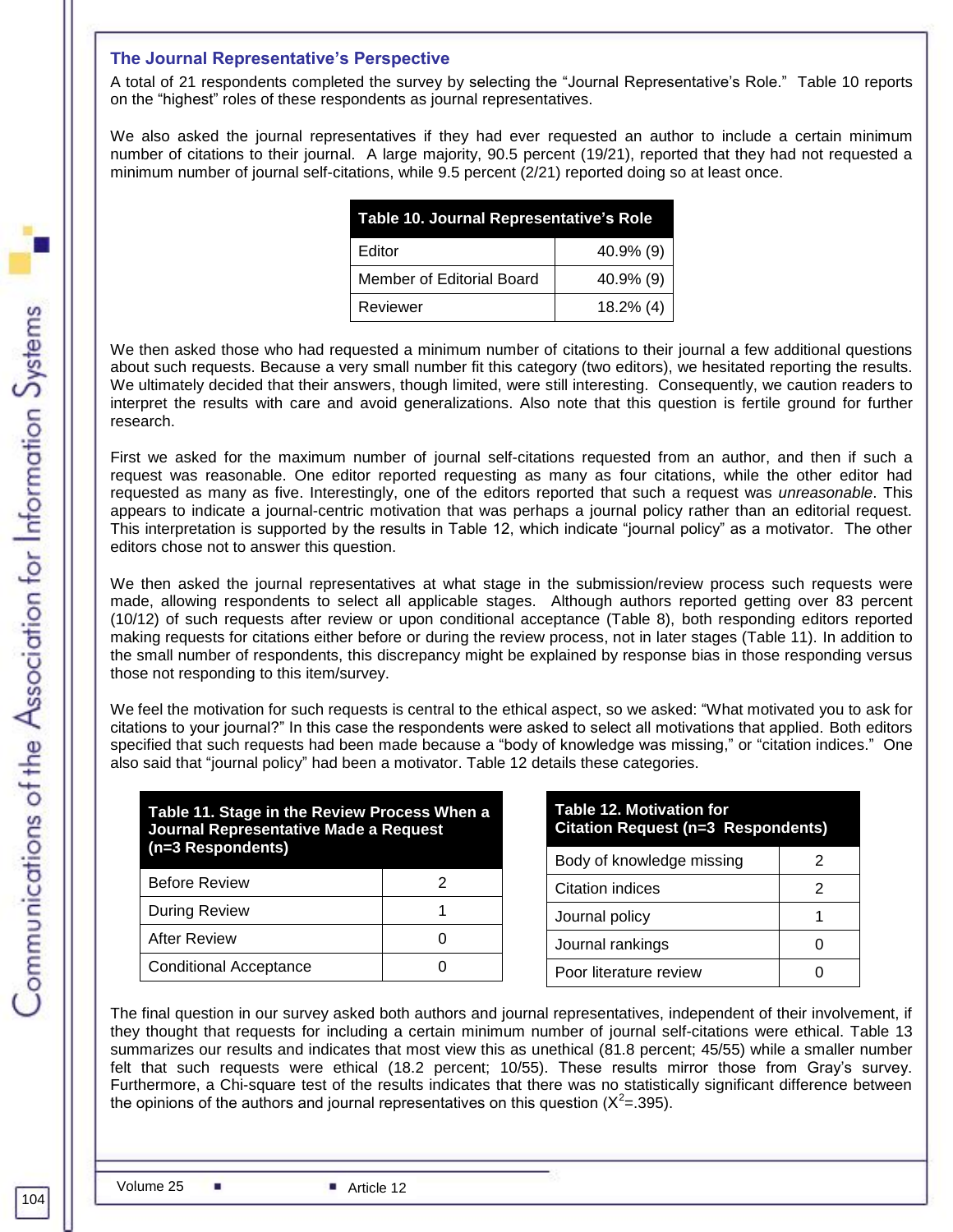|                  |                | Table 13. Are Forced Citation Requests Ethical? |                 |
|------------------|----------------|-------------------------------------------------|-----------------|
| <b>Response</b>  | <b>Authors</b> | <b>Journal</b><br><b>Representatives</b>        | <b>Combined</b> |
| No - Not Ethical | 85.3% (29)     | 76.2% (16)                                      | 81.8% (45)      |
| Yes - Ethical    | 14.7% (5)      | $23.8\%$ (5)                                    | 18.2% (10)      |

# **IV. SUMMARY AND CONCLUSIONS**

The term "forced citations" describes a recent practice by some journal editors or publishers that requires authors to add a set number of citations to their papers as a condition of publication. Using a stakeholder model, we analyzed the theoretical merits of such requests and found that neither an author nor the IS profession is likely to consider such requests "ethical." Indeed, for authors, these requests can be both unproductive and untimely, while for the profession at large, such requests appear to:

- (1) Violate professional codes of conduct, and
- (2) Manipulate journal impact analyses that depend on citations for results.

Although journal reviewers or editors might reasonably ask authors to include additional citations to submitted papers, we also found that requests for a specific number of citations were most likely self serving and, therefore, an abuse of editorial power. This conclusion seems especially relevant when such requirements are not explicitly stated in the editorial policies posted on official journal Web sites.

Our theoretical analysis also motivated us to investigate this issue empirically. Gray's informal survey indicated that about one third of the respondents felt that such practice was common, while the remaining two thirds of the respondents found it both inappropriate and unethical. A more formal survey by the authors replicated these results. Some additional findings of potential interest from this second survey follow:

- (1) "Five" appears to be the modal number of additional citations requested by journal editors.
- (2) The most common time for such requests is after a review or as one of the conditions for final acceptance of a paper.
- (3) Most authors are inclined to accede to such requests.
- (4) Most authors and journal editors do not feel that such requests are ethical.

We encourage readers to interpret our empirical results with care. The participants in both of the surveys we used were volunteers, for example, and both sample sizes were relatively small. It is also possible that many of the same individuals who responded to Gray's first call for input also participated in our study, and that our two samples are not necessarily independent. We were not able to test for non response bias, but believe it may exist in our sample. Finally, we note that "ethical issues" are "sensitive issues." Thus, although our empirical results match what we expected from our analysis of the various stakeholders, we realize that a number of biases may have caused this outcome, including the previous responses posted on AISWorld.

# **REFERENCES**

*Editor's Note*: The following reference list contains hyperlinks to World Wide Web pages. Readers who have the ability to access the Web directly from their word processor or are reading the paper on the Web can gain direct access to these linked references. Readers are warned, however, that:

- 1. These links existed as of the date of publication but are not guaranteed to be working thereafter.
- 2. The contents of Web pages may change over time. Where version information is provided in the References, different versions may not contain the information or the conclusions referenced.
- 3. The author(s) of the Web pages, not AIS, is (are) responsible for the accuracy of their content.
- 4. The author(s) of this article, not AIS, is (are) responsible for the accuracy of the URL and version information.

Borkowski, S. and M. Welsh (1998). "Ethics and the Accounting Publishing Process: Author, Reviewer and Editor Issues," *Journal of Business Ethics* 17(16), pp. 1785–1803.

Brooks, L. J. (2004). *Business & Professional Ethics for Directors, Executives, & Accountants* Mason, OH: Thomson Southwestern.

Volume 25  $\blacksquare$  Article 12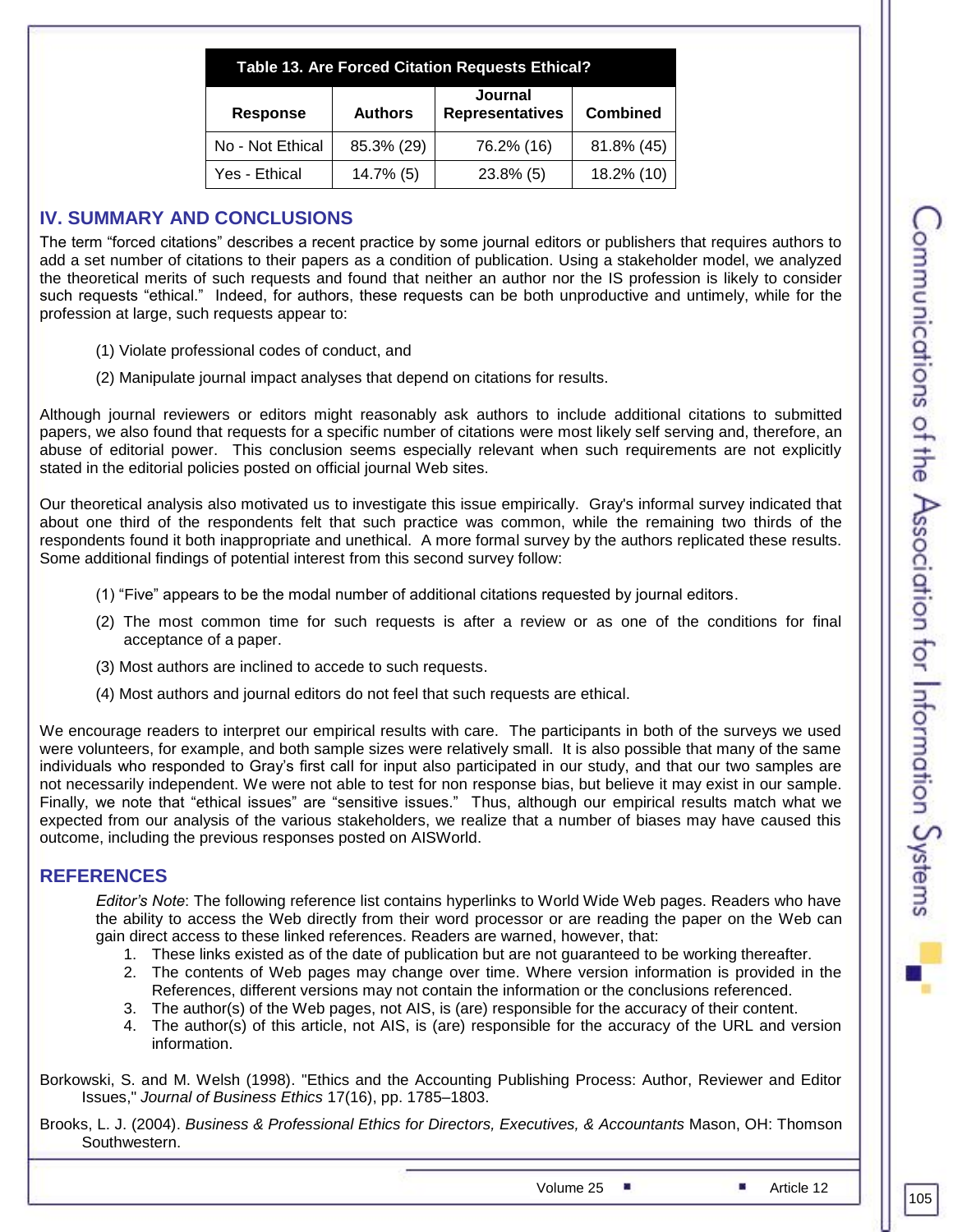Clark, J. G. and J. Warren (2006). "In Search of the Primary Suppliers of IS Research: Who Are They and Where Did They Come From?," *The Communications of the Association for Information Systems* 18(15), pp. 1-36.

Clarke, R. (2006). "Plagiarism by Academics," *Journal of the Association for Information Systems* 7(2), pp. 91-121.

Clarke, R. (2007). "An Exploratory Study of Information Systems Researcher Impact," *The Communications of the Association for Information Systems* 22(1), pp. 1.

Davison, R. A. (2009). "Spotlight on Research Ethics," *The AIS Insider* 1(6), p. 1.

Davison, R. A., M. Munro, and D. W. Straub (2004). "AIS Code of Research Conduct," *Communications of the AIS* 13(2), pp. 13.

Diamond, A. M. (1986). "What is a Citation Worth?," *Journal of Human Resources* 21(2), pp. 200-215.

- Frankel, M. (1989). "Professional Codes: Why, How and with What Impact?," *Journal of Business Ethics* 8(2), pp. 109-115.
- Gray, P. (2009) Journal Self-Citation I: Overview of the Journal Self-Citation Papers The Wisdom of the IS Crowd. *Communications of the Association for Information Systems*, 25(1), Article 1, pp. 1-10.

Harrower, T. (2007). *[Inside Reporting: A Practical Guide to the Craft of Journalism](http://www.amazon.com/Inside-Reporting-Practical-Guide-Journalism/dp/0073526142/ref=sr_1_1?ie=UTF8&s=books&qid=1242840055&sr=8-1)* New York: McGraw Hill.

- Kock, N. F. and R. M. Davison (2003). "Dealing with Plagiarism in the Information Systems Research Community: A Look at Factors that Drive Plagiarism and Ways to Address Them," *MIS Quarterly* 27(4), pp. 511-532.
- Kostoff, R. N. (1998). "The Use and Misuse of Citation Analysis in Research Evaluation," *Scientometrics* 43(1), pp. 27-43.
- Seglen, P. O. (1997). "Why the Impact Factor of Journals Should not be Used for Evaluating Research," *British Medical Journal* 314(7079), pp. 497.
- Straub, D. W. and C. Anderson (2009) "Journal Self-Citation VI: Forced Journal Self-Citation Common, Appropriate, Ethical?" *Communications of the Association for Information Systems*, 25(1), Article 6, pp. 57-66.

# **APPENDIX A: ONLINE SURVEY**

**Greetings** 

Information Sheet

University of Nevada – College of Business – Accounting & Information Systems Department

You are being asked to participate in a study that examines people's opinions and viewpoints concerning ethics in publishing and research. Answering this short survey will help researchers studying ethics understand concerns in this area.

When you answer the survey, we will not know who you are and your answers will be anonymous. We will not collect your IP address nor will we require a "cookie" to complete this survey. When this research is completed all answers will be destroyed and the data will be deleted.

Thank you for taking the time to answer our survey. If you have any questions or problems with the survey, please contact us.

- 1. Do you agree to voluntarily participate?
	- o Yes
	- o No

Rank and tenure classification

- 2. In general, which of the following discipline titles describes your area of research?
	- o Accounting
	- o Computer Science
	- o Decision Sciences
	- o Economics
	- o Finance

106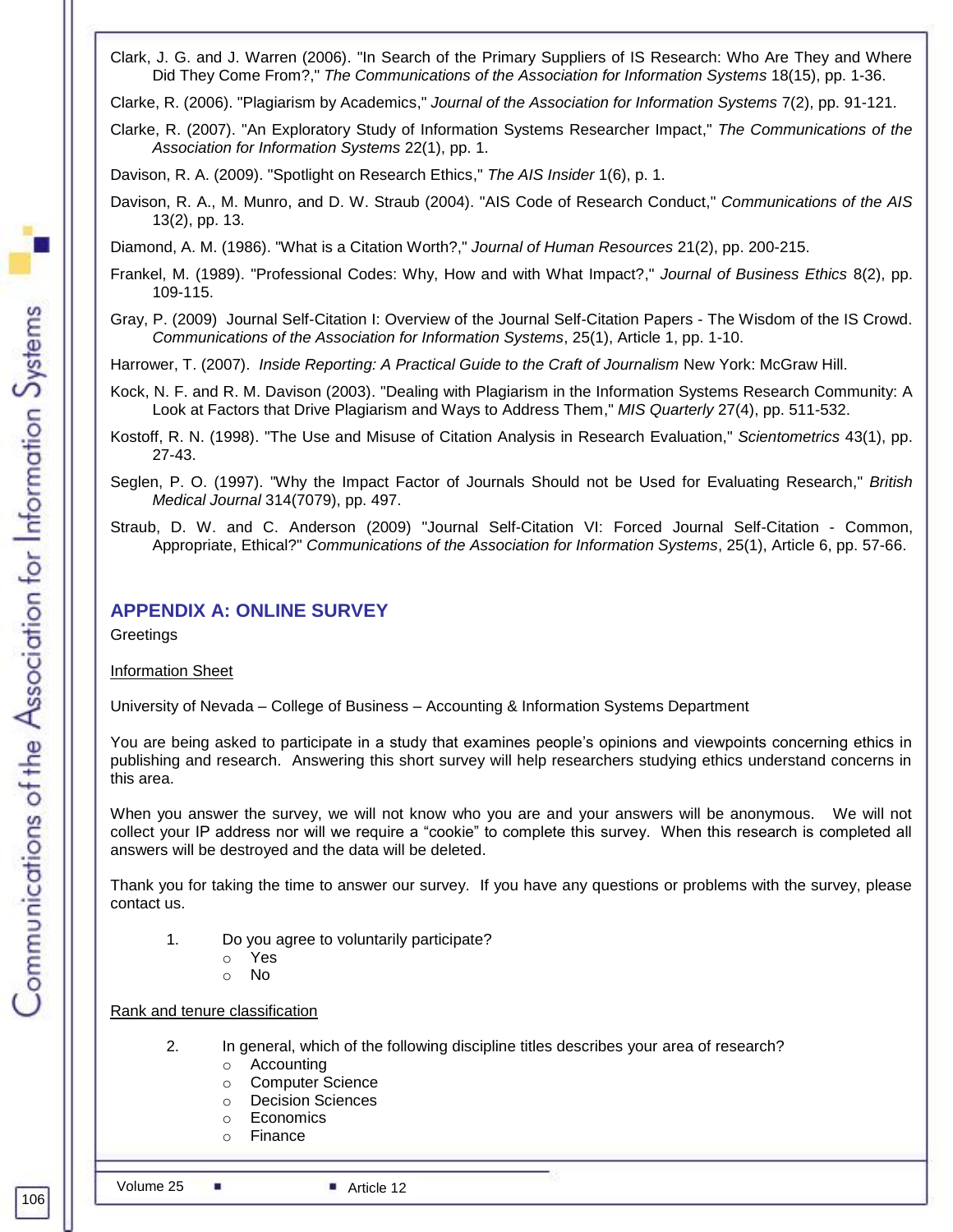- o Information Systems
- o Management
- o Managerial Sciences
- o Marketing
- o Operations Management
- o Statistics
- o Supply Chair Management
- o Other (please specify)
- 3. What is your academic rank?
	- o Full Professor Tenured
	- o Associate Professor
	- o Assistant Professor
	- o Lecturer
- 4. What is your tenure classification?
	- o Tenured
	- o Tenure Track
	- o Non-tenure Track
- 5. From which perspective are you responding?
	- o Representative of a journal (such as an editor or reviewer)
	- o Submitting author (or coauthor)

# Author perspective

- 6. As an author, have you ever added citations to a journal where you were submitting a paper solely because you thought it might improve the chances of acceptance?
	- o Yes
	- o No

Comments:

- 7. In what year did you last function as an author?
- 8. As an author, has a representative of a journal ever asked you to include a minimum number of citations from his or her journal in a paper you've submitted?
	- o Yes
	- o No

Comments:

# Requested citations

- 9. Using the most extreme case that comes to mind, in what role was the journal's representative functioning at the time of the request?
	- o Editor
	- o Associate Editor
	- o Assistant Editor
	- o Reviewer

# Comments:

10. Which journal(s) requested that you include citations to their publication?

# Reasonable request?

- 11. In the most extreme case, how many citations were you requested to add? (select one)
	- o 1
	- o 2
	- o 3

Volume 25 **Article 12**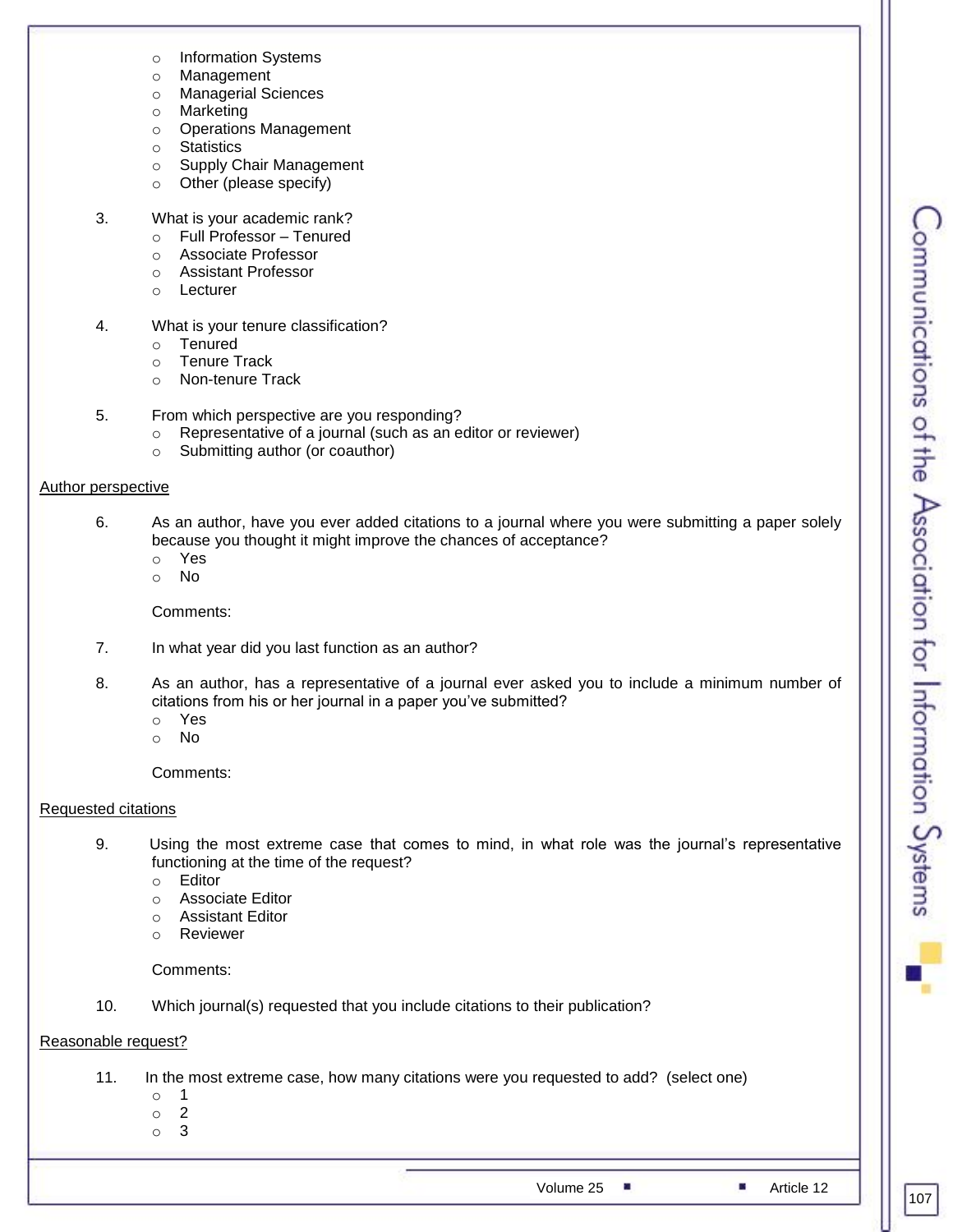- $\circ$  4
- o 5
- o 6
- o 7 or more

- o Unreasonable
- o 2
- o 3
- o 4
- o 5 o 6
- o Reasonable

Comments:

# Author outcome

- 13. At what stage in the submission process was this request made?
	- o Before review
	- o During review
	- o After review
	- o Conditional acceptance
- 14. What was the outcome?
	- o I complied and the journal published the paper.
	- o I complied but the journal did not publish the paper.
	- o I did not comply and the journal published the paper.
	- o I did not comply and moved the paper to a different journal.

# Representative perspective

- 15. With regard to this topic, what is/was your highest role as a representative for the journal?
	- o Editor
	- o Associate Editor
	- o Assistant Editor
	- o Reviewer
- 16. In what year did you last function as a journal representative?
- 17. As the representative of a journal, have you ever asked an author to include a certain number of citations to your journal?
	- o Yes
	- o No

Comments:

# Representative requested citations

- 18. Which were the most recent journal(s) you represented when you requested authors to include citations to that journal in their publication?
	- 1.\_\_\_\_\_\_\_\_\_\_\_\_\_\_\_\_\_\_\_\_\_\_\_\_\_\_\_\_\_\_ 2. \_\_\_\_\_\_\_\_\_\_\_\_\_\_\_\_\_\_\_\_\_\_\_\_\_\_\_\_\_\_
	- $3.$

19. In the most extreme case, how many citations have you requested authors to add? (select one)

- o 1
- o 2 o 3
- o 4
- o 5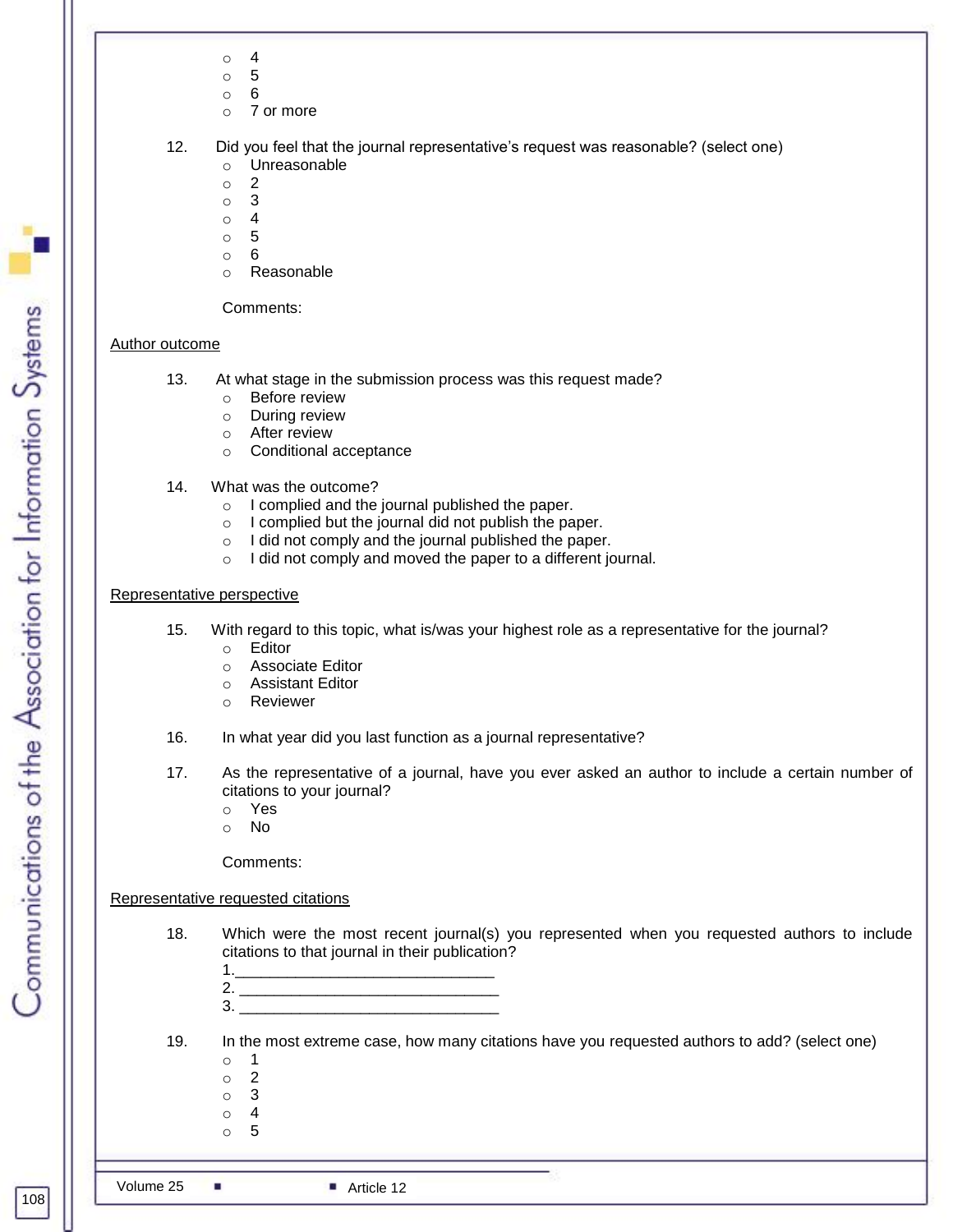- o 6
- o 7 or more

# Representative reasonable request?

- 20. Did you feel that this type of request was reasonable?
	- o Unreasonable
	- o 2
	- o 3
	- o 4
	- $\circ$  5
	- o 6
	- o Reasonable

# Comments:

- 21. At what state in the submission/review process have you made such a request? (select all that apply)
	- o Before review
	- o During review
	- o After review
	- o Conditional acceptance

Comments:

## Representative outcome

- 22. What motivated you to ask for citations to your journal? (select all that apply)
	- o Body of knowledge missing
	- o Citation indices
	- o Journal policy
	- o Journal rankings
	- o Poor literature review
	- $\circ$  Other (please specify)
- 23. Which of the following outcomes do you think occurs most frequently? (Select all that apply)
	- o The authors complied and the journal published the paper.
	- o The authors complied but the journal did not publish the paper.
	- o The authors did not comply and the journal published the paper.
	- o The authors did not comply and moved the paper to a different journal.

Comments:

# Ethical opinion

- 24. Independent of whether you have been involved in this Situation, do you think such a request is ethical?
	- o Yes
	- o No

Comments:

# **Conclusion**

Thank you for responding to this survey. If you would like a copy of the results, please add your email in the box below.

25. Add your email here to receive a copy of the results.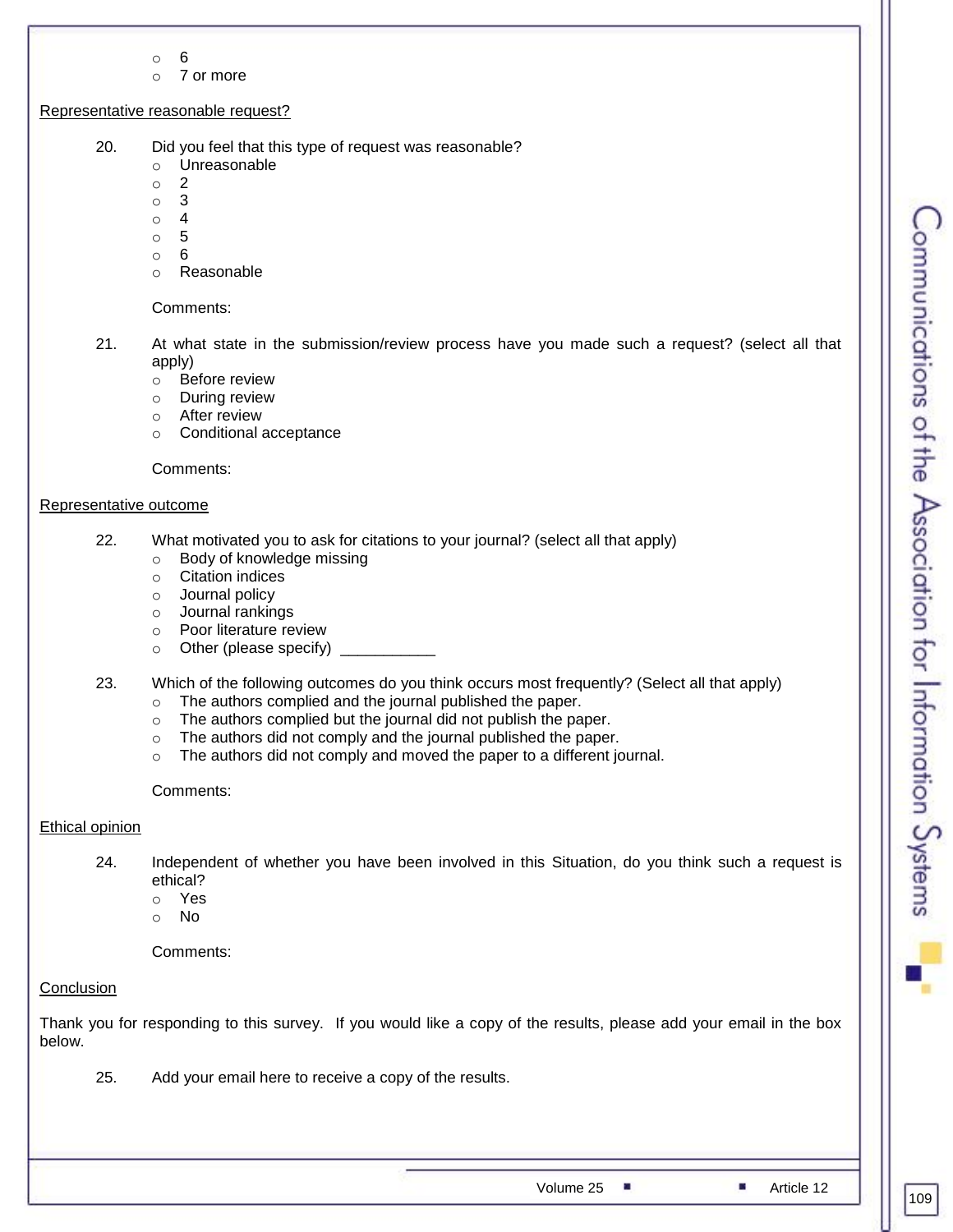# **ABOUT THE AUTHORS**

**Janna M. Crews** is an assistant professor of Information Systems at the University of Nevada, Reno. She earned her Ph.D. in Management Information Systems from the University of Arizona, and her BAcc and MAcc from the University of Oklahoma. Her research interests include design of technology supported learning systems, usability, research methodologies, and research ethics. Her research is published in *Journal of Management Information Systems (JMIS), The DATA BASE for Advances in Information Systems, MIS Quarterly Executive (MISQE), Journal of Cases in Information Technology*, and a number of other prestigious international journals and conferences.

**Alexander McLeod** is an assistant professor of Information Systems at the University of Nevada, Reno. He received his Ph.D. in Information Technology from the University of Texas at San Antonio. His research interests include individual and organizational performance involving enterprise systems, healthcare information systems, and information system security. His publications appear in *Communications of the Association of Information Systems,*  the *International Journal of Business Information Systems, Decision Sciences Journal of Innovative Education, International Journal of Electronic Healthcare, Journal of Information Systems Education,* and *International Journal of Healthcare Information Systems and Informatics.*

**Mark G. Simkin** is a professor of Information Systems at the University of Nevada, Reno. He earned his BA degree in mathematics from Brandeis University and his MBA and Ph.D. degrees from the University of California, Berkeley. He is the author or coauthor of 15 textbooks, including three on Visual Basic and 11 on accounting information systems. He is also the author or coauthor of over 100 research articles, some of which are published in *Decision Sciences, JASA, Communications of the ACM, International Journal of Information Management, Journal of Accountancy, Journal of Computer Information Systems, Interfaces,* and *Journal of Systems Management.* 

Copyright © 2009 by the Association for Information Systems. Permission to make digital or hard copies of all or part of this work for personal or classroom use is granted without fee provided that copies are not made or distributed for profit or commercial advantage and that copies bear this notice and full citation on the first page. Copyright for components of this work owned by others than the Association for Information Systems must be honored. Abstracting with credit is permitted. To copy otherwise, to republish, to post on servers, or to redistribute to lists requires prior specific permission and/or fee. Request permission to publish from: AIS Administrative Office, P.O. Box 2712 Atlanta, GA, 30301-2712, Attn: Reprints; or via e-mail from [ais@aisnet.org.](mailto:ais@gsu.edu)